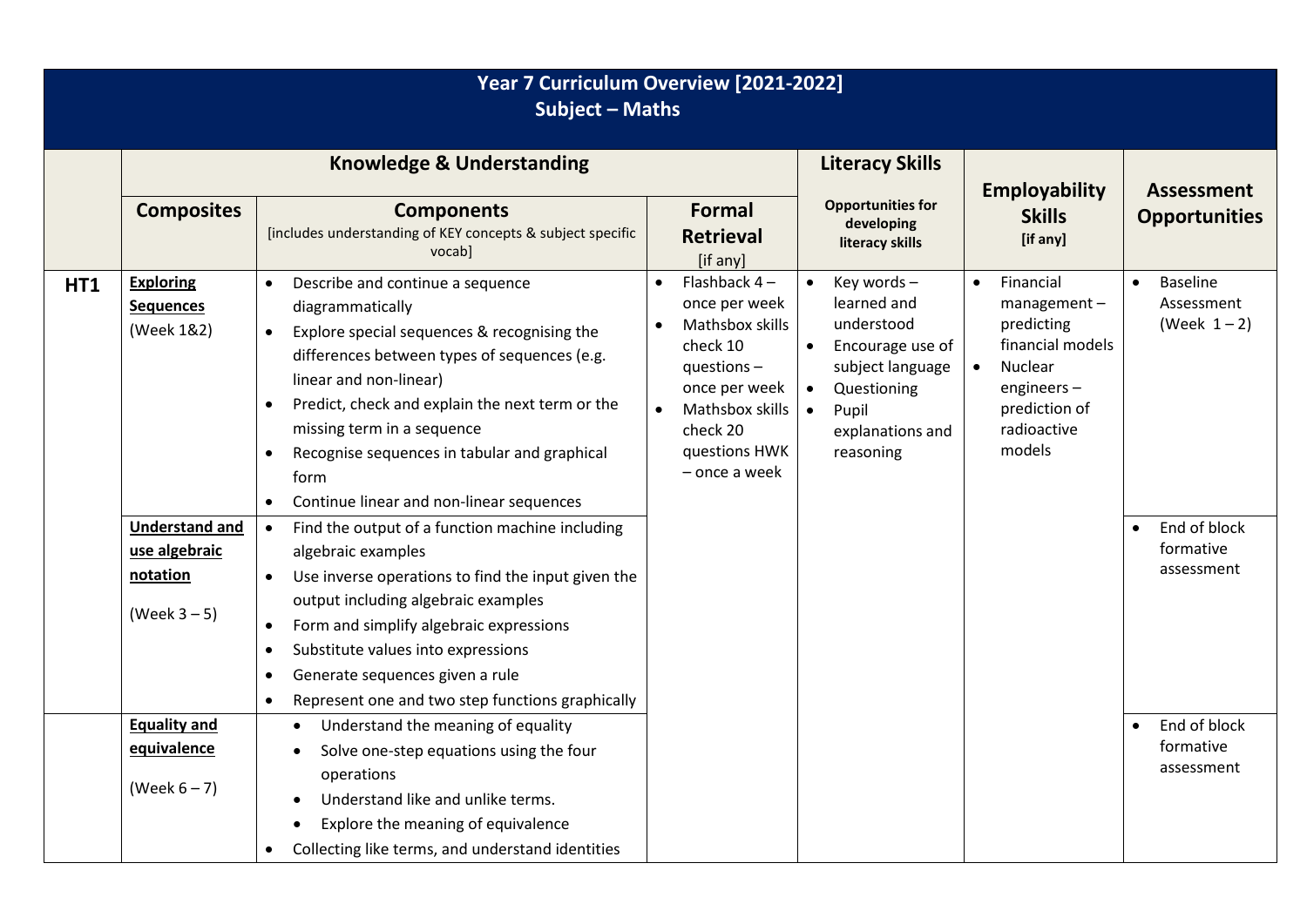| HT <sub>2</sub> | <b>Place Value</b><br>(Weeks $1 - 3$ ) | Recognise the place value of any number in an<br>$\bullet$<br>integer up to 1billion<br>Understand and write numbers up to 1billion<br>$\bullet$<br>Work out intervals and position integers on a<br>$\bullet$<br>number line<br>Round integers to powers of ten<br>$\bullet$<br>Compare two numbers using inequality signs<br>$\bullet$<br>Order a list of integers<br>$\bullet$<br>Calculate the range and median of a set of<br>$\bullet$<br>numbers<br>Understand place value in decimals<br>$\bullet$<br>Position decimals on a number line<br>$\bullet$<br>Compare and order any number up to 1 billion<br>$\bullet$<br>Ext:<br><b>Round to significant figures</b><br>$\bullet$<br>Explore 10, 100, 1000 as powers of ten etc<br>$\bullet$<br>Write positive integers in A $x$ 10 <sup>n</sup> and convert to<br>$\bullet$<br>standard form<br>Investigate negative powers of ten<br>$\bullet$<br>Write decimals in standard form<br>$\bullet$ | Flashback 4-<br>once per week<br>Mathsbox skills<br>check 10<br>questions $-$<br>once per week<br>Mathsbox skills<br>check 20<br>questions HWK<br>- once a week | $\bullet$<br>$\bullet$<br>$\bullet$<br>$\bullet$ | Key words-<br>learned and<br>understood<br>Encourage use of<br>subject language<br>Questioning<br>Pupil<br>explanations and<br>reasoning | $\bullet$<br>$\bullet$ | Life skills<br>Money<br>management | End of block<br>formative<br>assessment |
|-----------------|----------------------------------------|-------------------------------------------------------------------------------------------------------------------------------------------------------------------------------------------------------------------------------------------------------------------------------------------------------------------------------------------------------------------------------------------------------------------------------------------------------------------------------------------------------------------------------------------------------------------------------------------------------------------------------------------------------------------------------------------------------------------------------------------------------------------------------------------------------------------------------------------------------------------------------------------------------------------------------------------------------|-----------------------------------------------------------------------------------------------------------------------------------------------------------------|--------------------------------------------------|------------------------------------------------------------------------------------------------------------------------------------------|------------------------|------------------------------------|-----------------------------------------|
|                 | Fractions,                             | Represent tenths and hundredths as diagrams<br>$\bullet$                                                                                                                                                                                                                                                                                                                                                                                                                                                                                                                                                                                                                                                                                                                                                                                                                                                                                              |                                                                                                                                                                 |                                                  |                                                                                                                                          |                        |                                    | Summative end                           |
|                 | decimals and                           | and on number lines.                                                                                                                                                                                                                                                                                                                                                                                                                                                                                                                                                                                                                                                                                                                                                                                                                                                                                                                                  |                                                                                                                                                                 |                                                  |                                                                                                                                          |                        |                                    | of term                                 |
|                 | percentages<br>(Weeks $4-6$ )          | Interchange fractional and decimal number lines<br>$\bullet$<br>Convert between fractions, decimals and<br>$\bullet$<br>percentages<br>Understand the meaning of a percentage<br>$\bullet$<br>Use & interpret pie charts<br>$\bullet$<br>Represent fractions as diagrams and on a number<br>$\bullet$<br>line<br>Identify and use simple equivalent fractions<br>$\bullet$<br>Understand fractions as division<br>$\bullet$<br><b>Ext: Explore fractions above one, decimals and</b><br>percentages                                                                                                                                                                                                                                                                                                                                                                                                                                                   |                                                                                                                                                                 |                                                  |                                                                                                                                          |                        |                                    | assessment                              |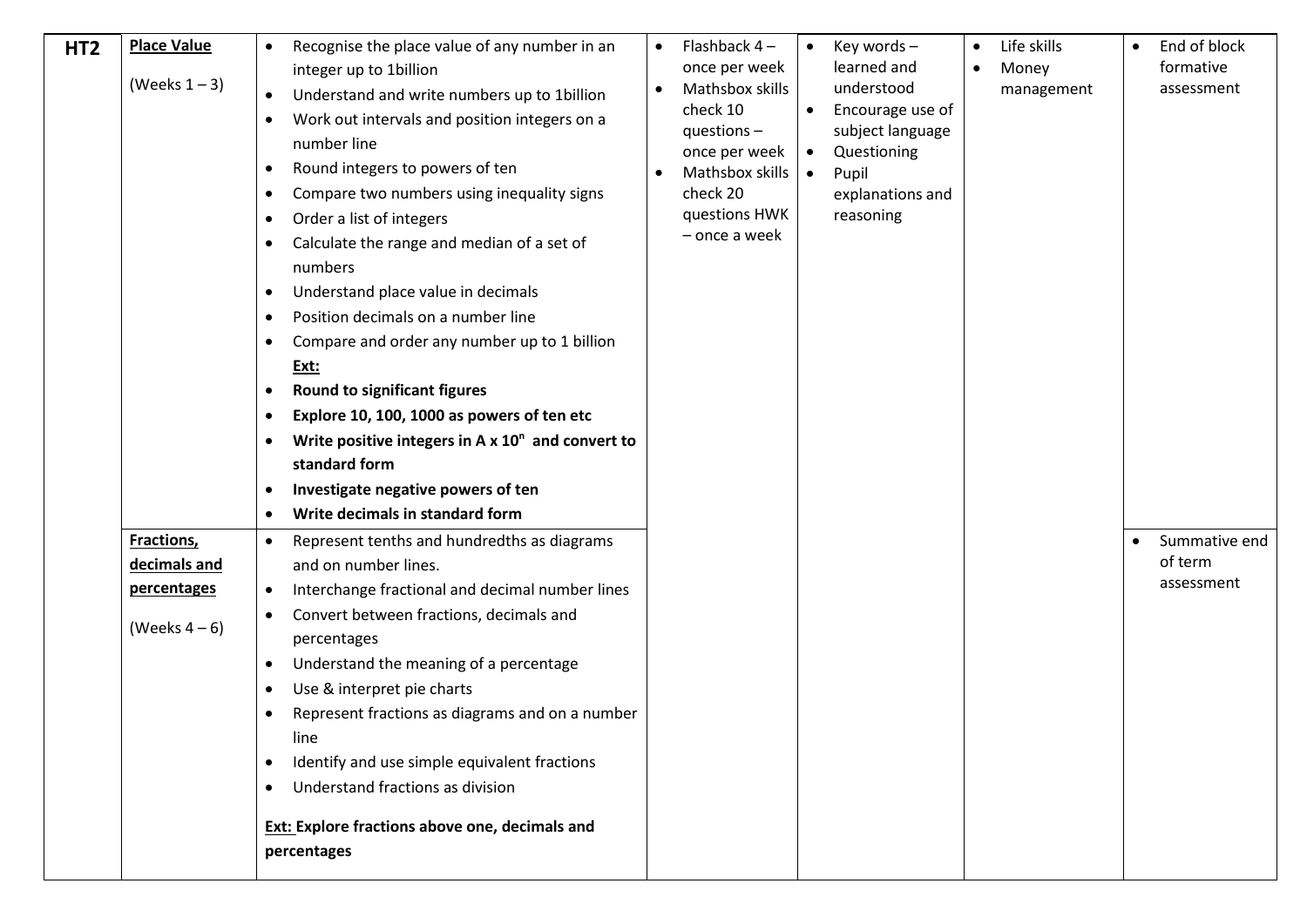|                 | Year 7 Curriculum Overview [2021-2022]<br><b>Subject - Maths</b>                    |                                                                                                                                                                                                                                                                                                                                                                                                                                                                                                                                     |                                                                                                                                                                                             |                                                                                                                                                                     |                                                                               |                                                      |  |
|-----------------|-------------------------------------------------------------------------------------|-------------------------------------------------------------------------------------------------------------------------------------------------------------------------------------------------------------------------------------------------------------------------------------------------------------------------------------------------------------------------------------------------------------------------------------------------------------------------------------------------------------------------------------|---------------------------------------------------------------------------------------------------------------------------------------------------------------------------------------------|---------------------------------------------------------------------------------------------------------------------------------------------------------------------|-------------------------------------------------------------------------------|------------------------------------------------------|--|
|                 | <b>Knowledge &amp; Understanding</b>                                                |                                                                                                                                                                                                                                                                                                                                                                                                                                                                                                                                     |                                                                                                                                                                                             | <b>Literacy Skills</b><br><b>Opportunities for</b>                                                                                                                  | <b>Employability</b><br><b>Skills</b>                                         | <b>Assessment</b><br><b>Opportunities</b>            |  |
|                 | <b>Composites</b>                                                                   | <b>Components</b><br>[includes understanding of KEY concepts & subject<br>specific vocab]                                                                                                                                                                                                                                                                                                                                                                                                                                           | <b>Formal</b><br><b>Retrieval</b><br>[if any]                                                                                                                                               | developing<br>literacy skills                                                                                                                                       | [if any]                                                                      |                                                      |  |
| HT <sub>3</sub> | <b>Solving</b><br>problems with<br>addition &<br>subtractions<br>(Weeks 1 & 2)      | To use mental strategies for addition and<br>$\bullet$<br>subtraction<br>Use formal methods of addition and subtraction<br>$\bullet$<br>for integers and decimals, including choosing the<br>most appropriate strategy.<br>Solve problems in the context of perimeter,<br>money & finance, frequency trees, tables and<br>timetables. Also bar charts and line graphs.<br><b>Ext Add and subtract numbers given in standard</b><br>$\bullet$<br>form                                                                                | Flashback $4-$<br>$\bullet$<br>once per week<br>Mathsbox skills<br>$\bullet$<br>check 10<br>questions $-$<br>once per week<br>Mathsbox skills<br>check 20<br>questions HWK<br>- once a week | Key words -<br>learned and<br>understood<br>Encourage use of<br>$\bullet$<br>subject language<br>Questioning<br>$\bullet$<br>Pupil<br>explanations and<br>reasoning | Number skills<br>$\bullet$<br>involved in<br>many areas of<br>different work. | End of block<br>$\bullet$<br>formative<br>assessment |  |
|                 | <b>Solving</b><br>problems with<br>multiplication<br>and division<br>(Weeks 3 to 5) | To multiply by 10, 100 and 100<br>To multiply by 0.1 and 0.01<br>$\bullet$<br>To convert metric units<br>$\bullet$<br>Use mental and formal methods of multiplication<br>and division<br>Find the HCF and LCM of small numbers<br>Begin to understand and use order of operations<br>Solve problems using areas of triangles,<br>rectangles and parallelograms<br>Solve problems using the men<br>$\bullet$<br>Ext Solve problems using the area of trapezia and<br>Explore multiplication and division in algebraic<br>expressions |                                                                                                                                                                                             |                                                                                                                                                                     |                                                                               | End of block<br>$\bullet$<br>formative<br>assessment |  |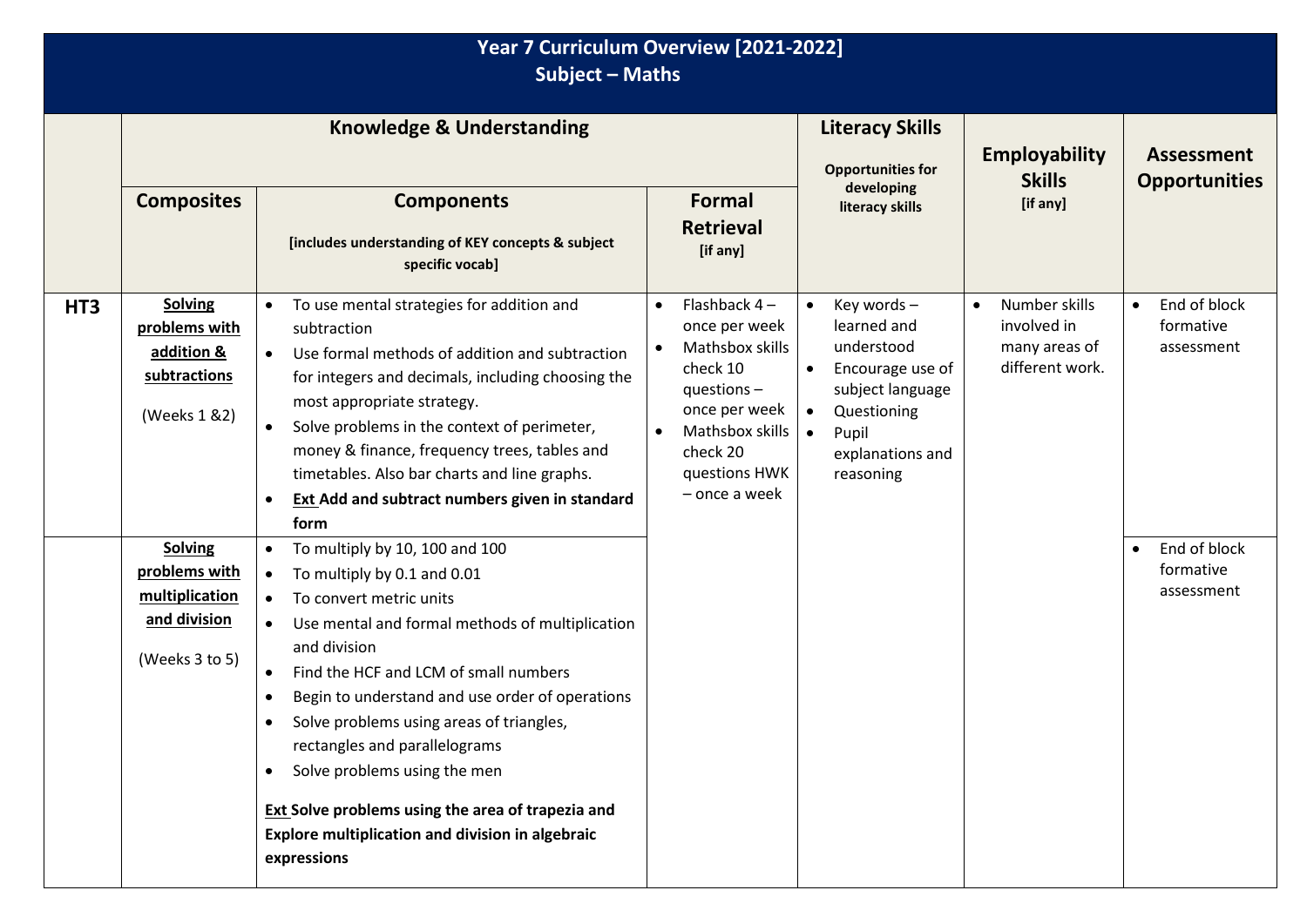|     |                        | Find a fraction of a given amount<br>$\bullet$                      |                                                                           | End of block<br>$\bullet$ |
|-----|------------------------|---------------------------------------------------------------------|---------------------------------------------------------------------------|---------------------------|
|     |                        | Use a fraction to find a whole/ fraction of<br>$\bullet$            |                                                                           | formative                 |
|     | <b>Fractions &amp;</b> | another amount                                                      |                                                                           | assessment                |
|     | percentages of         | Find a percentage of an amount using mental and<br>$\bullet$        |                                                                           |                           |
|     | amounts                | calculator strategies                                               |                                                                           |                           |
|     | (Week 6)               | <b>Ext Solve problems with fractions greater than</b><br>$\bullet$  |                                                                           |                           |
|     |                        | one and percentages greater than 100%                               |                                                                           |                           |
| HT4 | <b>Four operations</b> | Order directed numbers, both in contextualised<br>$\bullet$         | Flashback $4-$<br>Key words-<br>$\bullet$<br>$\bullet$                    | End of block<br>$\bullet$ |
|     | with directed          | and abstract situations                                             | learned and<br>once per week                                              | formative                 |
|     | number                 | Revisit four operations to include directed<br>$\bullet$            | understood<br>Mathsbox skills<br>$\bullet$                                | assessment                |
|     |                        | number                                                              | Encourage use of<br>check 10<br>$\bullet$                                 |                           |
|     | (Weeks 1 to 3)         | Use a calculator with directed number                               | subject language<br>questions $-$                                         |                           |
|     |                        | Evaluate algebraic expressions with directed<br>$\bullet$           | once per week<br>Questioning<br>$\bullet$<br>Mathsbox skills<br>$\bullet$ |                           |
|     |                        | number                                                              | Pupil<br>$\bullet$<br>check 20<br>explanations and                        |                           |
|     |                        | Solve two-step equations (with and without a<br>$\bullet$           | questions HWK<br>reasoning                                                |                           |
|     |                        | calculator)                                                         | - once a week                                                             |                           |
|     |                        | Continue to use the order of operations,<br>$\bullet$               |                                                                           |                           |
|     |                        | including directed number                                           |                                                                           |                           |
|     |                        |                                                                     |                                                                           |                           |
|     |                        | Ext                                                                 |                                                                           |                           |
|     |                        | Understand that positive numbers have<br>$\bullet$                  |                                                                           |                           |
|     |                        | more than one square root                                           |                                                                           |                           |
|     |                        | <b>Explore higher powers and roots</b>                              |                                                                           |                           |
|     |                        | Understand representations of fractions<br>$\bullet$                |                                                                           | Summative end of          |
|     |                        | Convert mixed numbers and improper fractions<br>$\bullet$           |                                                                           | term assessment           |
|     | <b>Addition and</b>    | Understand and use equivalent fractions<br>$\bullet$                |                                                                           |                           |
|     | subtraction of         | Add and subtract fractions with the same and a<br>$\bullet$         |                                                                           |                           |
|     | fractions              | different denominator                                               |                                                                           |                           |
|     | (Weeks 4 to 6)         | Add and subtract a combination of fractions and                     |                                                                           |                           |
|     |                        | decimals                                                            |                                                                           |                           |
|     |                        | Add and subtract improper fractions & mixed<br>$\bullet$            |                                                                           |                           |
|     |                        | numbers                                                             |                                                                           |                           |
|     |                        | <b>Ext Add and subtract simple algebraic fractions</b><br>$\bullet$ |                                                                           |                           |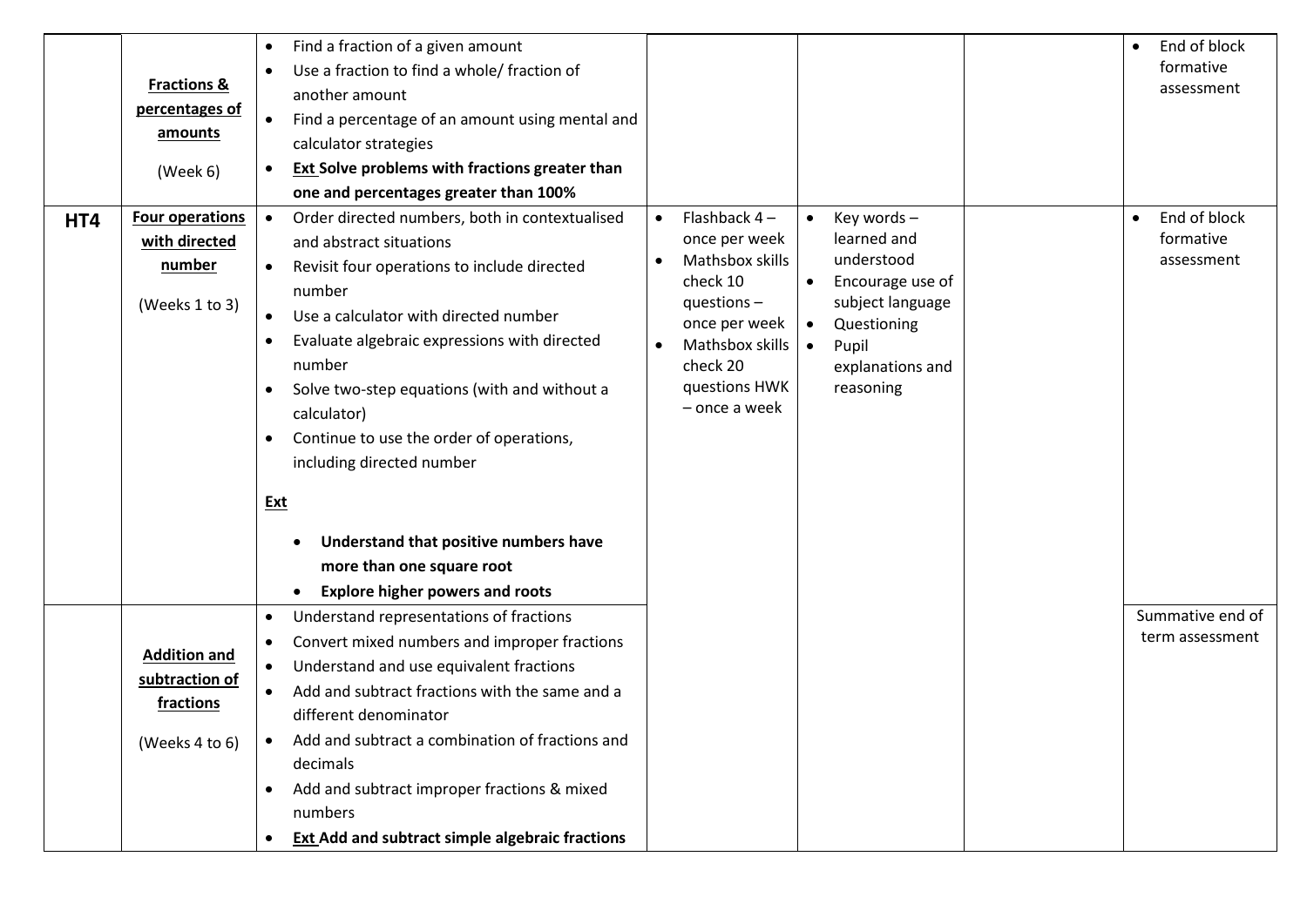|     | Year 7 Curriculum Overview [2021-2022]<br><b>Subject - Maths</b>                    |                                                                                                                                                                                                                                                                                                                                                                                                                                                                                                                                   |                                                                                                                                                                                             |                                                                                                                                                                                  |                                                                    |                                                      |  |  |
|-----|-------------------------------------------------------------------------------------|-----------------------------------------------------------------------------------------------------------------------------------------------------------------------------------------------------------------------------------------------------------------------------------------------------------------------------------------------------------------------------------------------------------------------------------------------------------------------------------------------------------------------------------|---------------------------------------------------------------------------------------------------------------------------------------------------------------------------------------------|----------------------------------------------------------------------------------------------------------------------------------------------------------------------------------|--------------------------------------------------------------------|------------------------------------------------------|--|--|
|     | <b>Composites</b>                                                                   | <b>Knowledge &amp; Understanding</b><br><b>Components</b><br>[includes understanding of KEY concepts & subject specific<br>vocab]                                                                                                                                                                                                                                                                                                                                                                                                 | <b>Formal</b><br><b>Retrieval</b><br>[if any]                                                                                                                                               | <b>Literacy Skills</b><br><b>Opportunities for</b><br>developing<br>literacy skills                                                                                              | <b>Employability</b><br><b>Skills</b><br>[if any]                  | <b>Assessment</b><br><b>Opportunities</b>            |  |  |
| HT5 | <b>Constructing</b><br>measuring and<br>using geometric<br>notation.<br>(Weeks 1-3) | Understand angles as a measure of turn<br>$\bullet$<br>Classify, measure and draw angles between 0<br>and 360 degrees<br>Identify parallel and perpendicular lines<br>$\bullet$<br>Recognise properties and types of shapes.<br>E.g. Triangles and quadrilaterals<br>Identify polygons up to Decagons.<br>$\bullet$<br>Construct triangles using a compass (SSS,<br>$\bullet$<br>SAS, ASA) cvc<br>Interpret and draw pie charts.<br><b>Ext: Construct perpendicular and angle</b><br>bisectors and understand and construct loci. | Flashback $4-$<br>once per week<br>Mathsbox skills<br>$\bullet$<br>check 10<br>questions $-$<br>once per week<br>Mathsbox skills<br>$\bullet$<br>check 20<br>questions HWK<br>– once a week | Key words -<br>learned and<br>understood<br>Encourage use of<br>$\bullet$<br>subject language<br>Questioning<br>$\bullet$<br>Pupil<br>$\bullet$<br>explanations and<br>reasoning | Engineering<br>$\bullet$<br>and<br>architecture<br>and<br>planning | End of block<br>$\bullet$<br>formative<br>assessment |  |  |
|     | Geometric<br>reasoning.<br>(Weeks 4-5)                                              | Understand and use the sum of angles<br>$\bullet$<br>around a point and on a straight line.<br>Understand and use the equality of vertically<br>$\bullet$<br>opposite angles.<br>Know and apply the sum of angles in a<br>$\bullet$<br>triangle and in a quadrilateral. Use this skill<br>and apply to problem solving questions.<br>Find and apply the sum of angles in a<br>$\bullet$<br>polygons.<br>Investigate and use angles in parallel sides.<br>Use known facts to obtain simple proofs.<br>$\bullet$                    |                                                                                                                                                                                             |                                                                                                                                                                                  |                                                                    | End of block<br>$\bullet$<br>formative<br>assessment |  |  |